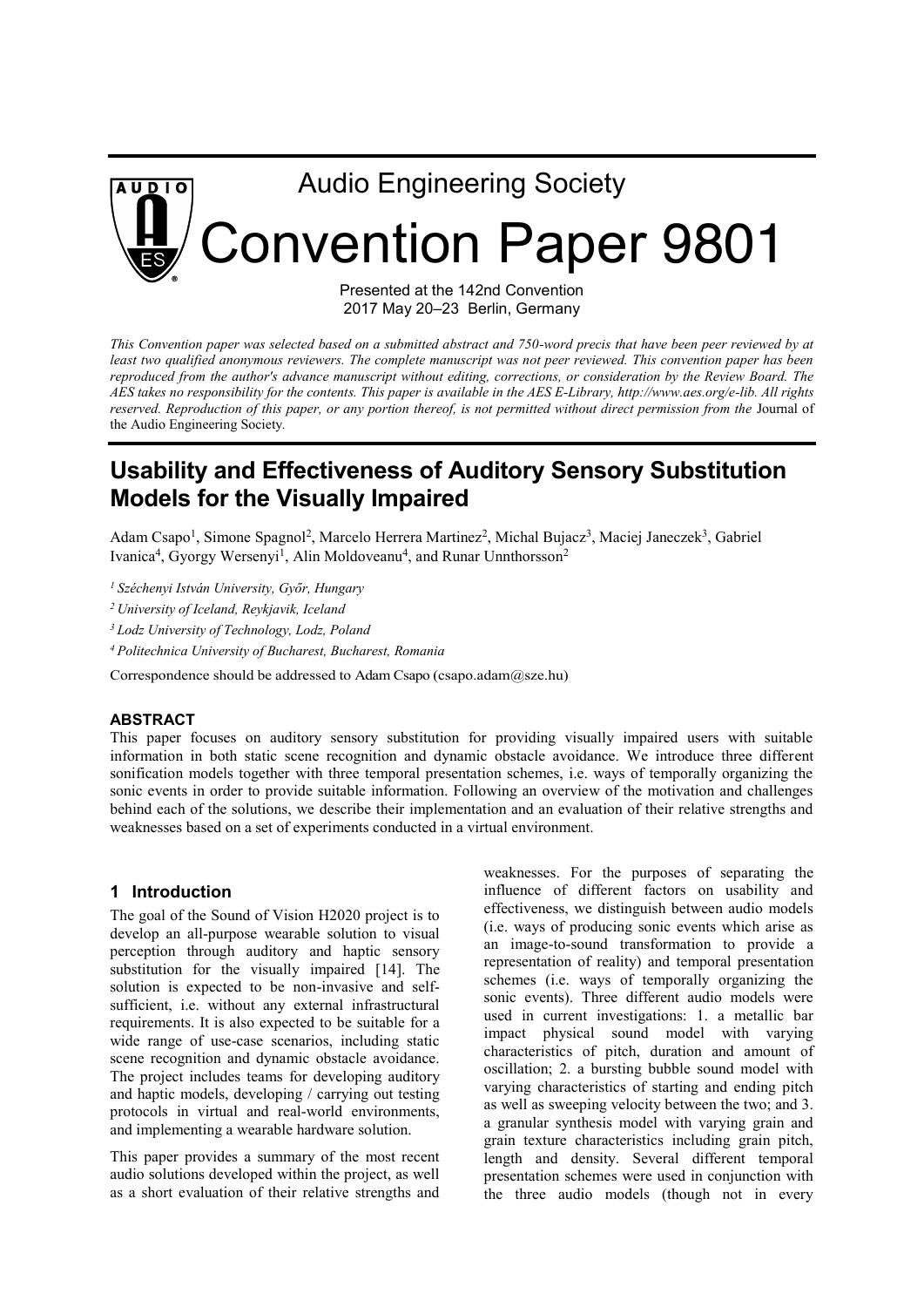combination for reasons discussed in the paper) including : 1. an "*objects as loudspeakers*" scheme in which each object was regarded as an individual sound-producing source at each point in time; 2. a "*left-to-right scanning*" scheme in which sonic events from different horizontal regions occurred in a time-division multiplexed, non-overlapping fashion; and 3. an "*expanding sphere*" scheme in which the presentation of sonic events was organized according to a periodical depth scan.

In previous work, preliminary studies were carried out using earlier variants of these models in a virtual training environment. Findings suggested that different sonification schemes were suitable for different kinds of tasks, while subjective user questionnaires showed that the models were perceived as rather similar in terms of their "cyclical nature" and "lack of continuity". For this reason, the enhanced models presented in this paper were designed with partially separate use-cases and larger perceptual variety in mind. In particular, the metallic bar impact and granular models were revised, while the bursting bubble sound model was added to the set of candidate solutions. Similarly, possibilities opened through the continuous nature of the "objects as loudspeakers" temporal presentation scheme were explored to a fuller extent.

The paper is structured as follows. Section 2 introduces the three audio models and describes their implementation. Section 3 describes the three temporal presentation schemes and the hypotheses formulated with respect to their effectiveness. Section 4 describes the results of preliminary tests. Finally, Section 5 presents conclusions drawn from this work and discusses plans for future work.

# **2 Audio Models**

The general goal of the audio models presented in this section is to provide real-time feedback to users on the geometric properties of objects segmented from a video stream that is generated based on input from a head-mounted camera. All models presuppose that properties such as the quantity of visible objects, as well as their height, width, elevation, distance and azimuth (i.e. direction in the horizontal plane) are available. In the following, we describe the three models and their implementation.

# 2.1 Bar impact model

# *2.1.1 General overview of the model*

One of the first approaches we considered in the project was to simulate the actual striking of obstacles with a white cane [18]. The model treated each object in the frontal hemisphere of the user as an independent virtual sound source that continuously emits impact sounds. The pitch and timbre of the sound resulting from the impact were considered dependent on the object's width and category, while the distance between object and user was coded into loudness: the closer the object, the higher the sound level. Furthermore, each sound was spatialized in accordance with the direction of the object with respect to the user. Experimental results suggested that the adopted sonification approach might lead to improved results if adequate modifications were performed, either to the mapping schemes or to the chosen sound stimuli.

The reason for choosing impact sounds to convey information about objects was twofold. First, the ecological validity of physics-based sounds, whose nature allows a direct association to the virtual act of detecting the object by striking it with a cane, was considered as an advantageous property. Second, the peculiar pattern of impact sounds, whose rich frequency content and short attack phase give rise to dynamic perceptual qualities, could be expected to result in improved sound localization on the horizontal plane [4]. Furthermore, design choices concerning the mappings between object and sound properties were made based on physical ground [1].

The model was improved by considering an alternative implementation of a struck metal bar and by varying some of the above mappings in order to provide an exclusive set of relations between object parameters and physical parameters.

# *2.1.2 Implementation of the model*

We implemented a simplified physical model of a struck metal bar using the *barmodel* Csound opcode, developed by Bilbao and Fitch  $[3]$ <sup>1</sup>. The model uses

1

<sup>1</sup> http://www.csounds.com/manual/html /barmodel.html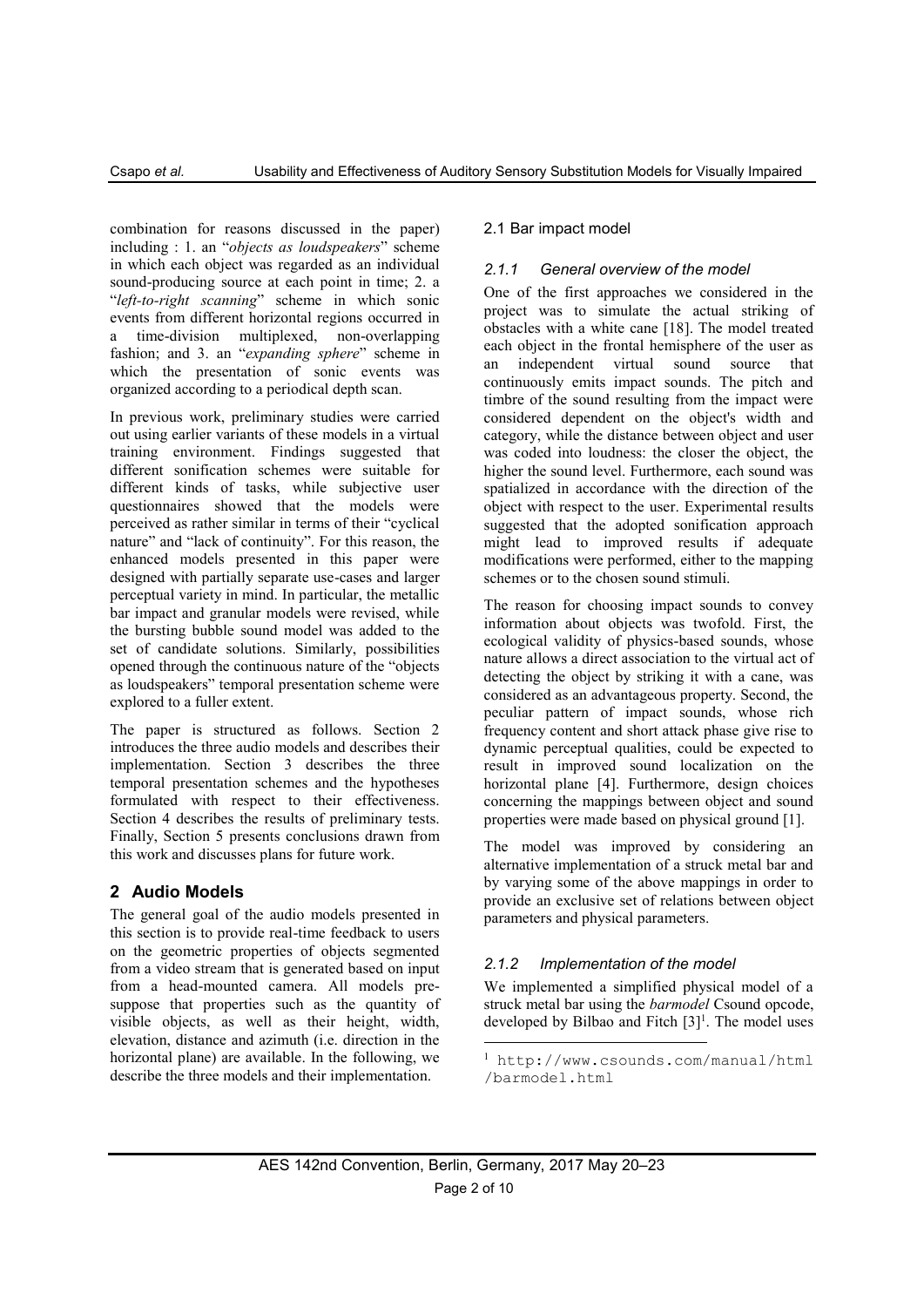a differential equation simulating wave propagation in a metal bar, allowing to control various properties of the bar (e.g. dimensions and support clamps), its material (e.g. stiffness, wave propagation speeds) and impacting hammer (size and velocity). In the model, each generic object in the scene is associated with its estimated barycenter, whose direction with respect to the cameras is spatialized. The sounds are filtered using the KEMAR HRTFs built into CSound, although personalized HRTFs can be used as well [6]. Optionally, the output can be directed to custom multi-speaker headphones that allow panning not only between left and right, but also up and down [5].

#### *2.1.3 Parameter mappings used*

The bar model allows for control of the following parameters of a metal bar struck by a hammer:

- bar properties: stiffness, loss of highfrequencies, 30dB decay time
- boundary conditions and output scanning speed
- strike properties  $-$  position on the bar, width and strike velocity.

In our parameterization, both ends of the bars are clamped in order to guarantee a degree of consistency between the timbres of different instances. The estimated width of the object (ranging from 0.4m to 5m) is linearly mapped to the stiffness of the bar, such that wider objects correspond to smaller stiffness values ranging from 100 to 400. Since stiffness has a direct relation with pitch, wider objects correspond to lower pitches. Additionally, width is linearly translated to duration, from 0.3s to 1s for smallest to largest objects. Absolute distance between the listener and the object (from 0 up to 5m) is inversely mapped onto the strike velocity of the exciter (from 2000 to 15000), so that closer objects produce significantly louder sounds. The position and width of strike are kept constant at 50 (middle position) and 0.5 (half the width of the bar). Object elevation is mapped to the timbre of the sound: face-level obstacles are coded with a higher scanning speed, thus producing modulated "ringing" sounds, while grounded obstacles sound more "dry". This mapping was derived experimentally and is a

 $\overline{\phantom{a}}$ 

power function of the angle between the camera vector and the elevation of an obstacle, capped at - 10 and +10 degrees. The scanning speed is equal to 1.5(angle+2), which ensures that sound modulation for angles above the center of the line of sight is significantly increased.

#### *2.1.4 Markers and special sounds.*

The bar impact model also considers a special division for obstacle categories – i.e. walls vs. generic obstacles. Walls are coded with a lower stiffness range (below 100), making them resonate for longer periods of time than smaller obstacles. Additionally, the duration of oscillations is dependent on the relative orientation of the wall to the observer – the more perpendicular oreintation, the shorter the resulting wall sound.

Further categories of special objects are implemented, to which auditory icons [11, 12, 7] with a duration of 0.5s are assigned. These include specially recognized scene elements such as stairs, doors, holes / discontinuities in the ground and text.

When performing sonification using the expanding sphere or left-right scanning presentation schemes (described later), special marker sounds are played, which are short wooden percussive "ticks" every 1m (expanding sphere) or 30 degrees (left-right). These help the listener to a large extent in estimating the position of obstacles.

### 2.2 Bubble sound model

#### *2.2.1 General overview of the model*

The bubble sound model is a natural sounding model that conveys information about direction, distance, and size, i.e. the fundamental properties of one or more generic objects. The model was designed in an attempt to improve the impact sound model, especially in terms of pleasantness of the synthesized sounds. A key additional property of these sounds is that, while they sound natural, they are also significantly different from normal sounds from the environment.

The atomic sound unit in this model is the *bubble*, defined as a thin sphere of liquid enclosing air. The acoustic mechanism responsible for bubble sounds is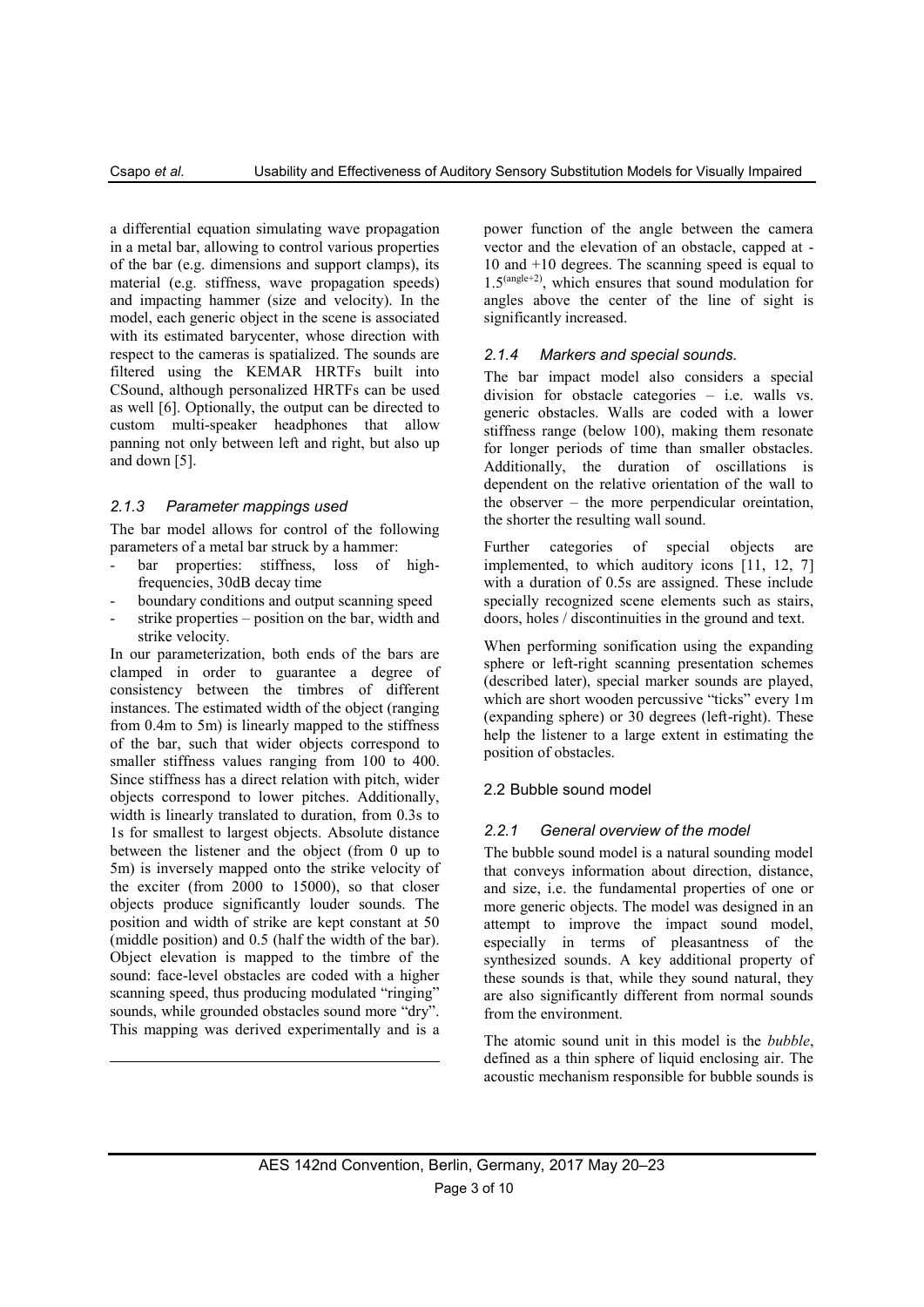volume pulsation, which was first correctly identified by Minnaert [15]. Bubbles are typically formed when the water surface causes air to be trapped in the water, usually accompanied by an energy injection into the bubble at creation time. After formation, the bubble emits a sinusoidal sound that decays as energy is dissipated. The impulse response  $i(t)$  of a radially oscillating bubble is expressed as

$$
i(t) = a\sin(2\pi ft)e^{-dt} \tag{1}
$$

where  $f$  is the resonance frequency,  $d$  is the damping factor,  $\alpha$  is the amplitude, and  $t$  is time. If the bubble survives long enough, this is all that happens. If the bubble is formed close to the waterair interface and is rising, the pitch of the bubble rises, giving the familiar "*blooink*" sound that is audible sometimes when a stone is thrown in water, and the appropriate cavity is formed. The rising bubble is modelled by making the frequency time dependent according to

$$
f(t) = f_0(1 + Dft) \tag{2}
$$

where  $f_0$  is the Minnaert frequency and  $Df$  is the slope of the frequency rise, related to the vertical velocity of the bubble. However, a perceptually more relevant parameter is the audible rise in pitch, which also depends on the damping factor  $d$  of the bubble sound. By modeling the slope of the frequency rise as  $\sigma = \xi d$ , the effect of damping is taken into account and  $\xi$  roughly parameterizes the audible rise [20].

#### *2.2.2 Implementation of the model*

In the bubble sound model, each object in the scene corresponds to a virtual bubble. Single bubble sounds are generated through the above-described physical model, an implementation of which is included in the Sound Design Toolkit (SDT)<sup>2</sup>, which is an open-source (GPLv2) software package suitable for research and education in Sonic Interaction Design [8]. The SDT consists of a library of physics-based sound synthesis algorithms, available as externals and patches for Max and Pure

Data<sup>3</sup>. The latter version was used in the development of this sound model.

The two parameters used in the implementation of the physical model were the radius  $r$  (which controls the starting pitch and the duration of the bubble sound) and the rise factor  $\xi$  (which controls the frequency excursion of the "*blooink*" sound). It can be verified that these two parameters uniquely define the damping factor  $d$ , the resonant frequency  $f_0$ , and the slope of the frequency rise  $\overline{D}f$  [20]. Therefore, the only remaining parameter to fully determine the impulse response of the radially oscillating bubble is amplitude a, which was made proportional to  $\xi$ .

#### *2.2.3 Parameter mappings used*

Coming to the bubble model design, the size of the object is directly mapped to the bubble radius. Here size is intended as a single parameter merging the object's width  $w$  and height  $h$ , mapped onto the bubble radius parameter  $r$  as

$$
r = 10.6 \sqrt{\left(\frac{w - 0.2}{1.8}\right)^2 + \left(\frac{h - 0.2}{1.8}\right)^2} [m]
$$
 (3)

with  $w, h > 0.2$  m. In accordance with everyday physics [20], the larger the bubble, the lower is the pitch and the longer the bubble sound. Azimuth and elevation of the object, expressed in degrees with respect to the observer according to a vertical polar coordinate system, are directly mapped to the same parameters of a generic HRTF filter provided through the *earplug~* Pure Data binaural synthesis external. The filter renders the angular position of the sound source relative to the subject by convolving the incoming signal with left and right HRTFs from the MIT KEMAR database  $[10]<sup>4</sup>$ . It has to be stressed that the accuracy of virtual sound localization depends on multiple factors independent of the sound model itself, including the type of headphones used, the headphone equalization filter, and the choice of the HRTF set [2]. In particular, spatialization is non-individual; however, models for

 $\overline{a}$ 

**.** 

<sup>3</sup> https://puredata.info/

<sup>4</sup>http://sound.media.mit.edu/resourc es/KEMAR.html

<sup>2</sup> http://soundobject.org/SDT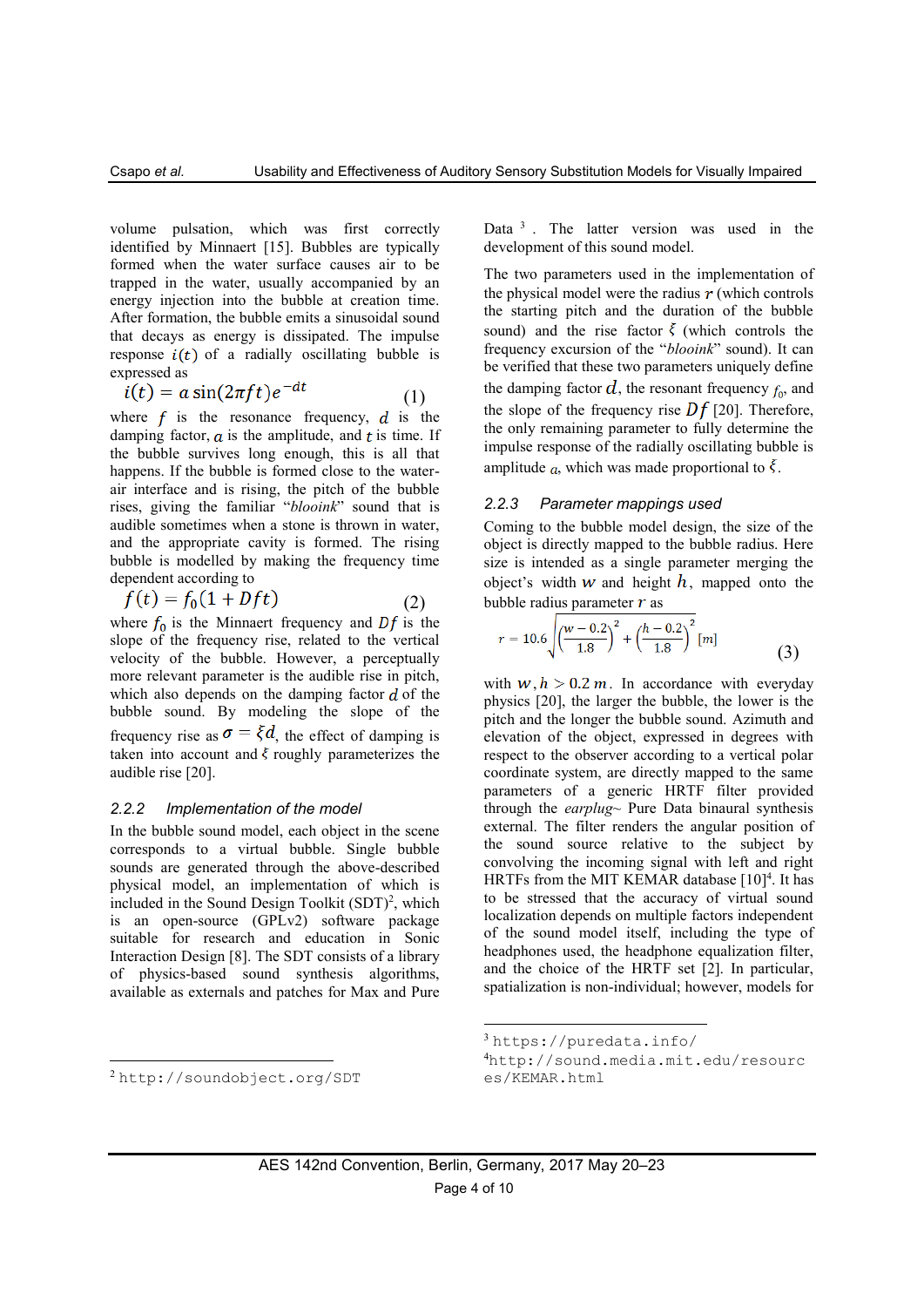HRTF individualization such as structural models [17,13] or individual HRTFs themselves can be integrated (at an additional measurement cost) if higher spatial accuracy is needed.

Since it is hard to correctly convey elevation information in the case of generic HRTF rendering [2], the elevation parameter  $\varphi$  is redundantly mapped onto the rise factor parameter  $\xi$  of the bubble as follows:

$$
\xi = \frac{\varphi + 40}{80},\tag{4}
$$

so that a minimum elevation of  $\varphi = -40^{\circ}$ corresponds to a rise factor of zero (bubble fully submerged), and the symmetrical elevation  $\varphi = 40^{\circ}$ corresponds to a rise factor of one, which gives an audible frequency rise of an octave (bubble just below the surface). This is consistent with the fact that frequency rises are increasingly observed for bubbles closer and closer to the water surface [20].

Finally, similarly to other sound models investigated in the Sound of Vision project [5,18], in this model distance information is exclusively conveyed through the "*expanding sphere*" cyclic scan paradigm described in Section 2.3. One difference with respect to other sound models is that the bubble sound model does not use multiple marker sounds for different reference distances, but a single 10-ms 100-Hz pulse signaling the start of a cycle. This design choice was made in order to reduce the number of sonic events within each cycle, thus the complexity of the model.

#### 2.3 Granular synthesis based model

#### *2.3.1 General overview of the model*

The goal of this model was to generate sounds that are perceptually varied but still suitable for giving users a general overview of the visual scene. Originally it was expected that this model would yield results that are less crisp in their interpretation, but at the same time interesting enough to be of use in explorative tasks such as user navigation.

Granular synthesis is a well-known sound synthesis technique based on the random selection and temporal overlaying of miniature sound samples taken from a pre-defined source signal [9, 21, 16]. Such sound samples, referred to as grains, generally have a length on the order a few tens of milliseconds, and therefore do not in themselves constitute musical sounds. However, when the sampling process is replicated at different temporal offsets and frequencies, and the resulting grains are overlapped with each other, it is possible to obtain perceptually varied and dynamically rich sonic textures.

### *2.3.2 Implementation of the model*

The granular synthesis model was implemented using the built-in *grain* opcode in Csound. The opcode accepts a number of parameters, including:

- *amplitude*
- *sampling frequency*
- *stream density*
- maximum variation of the first two parameters (amplitude and sampling frequency, which are controlled, but random)
- *grain duration*
- *input audio sample id* (stored in an array within memory, referred to as a wave table)
- window function id (a wave table used as a multiplicative envelope for individual grains)
- *random sampling* a boolean parameter that determines whether or not the point at which grain sampling occurs is selected at random within the input audio sample.

In the implementation of the model (irrespective of the temporal presentation scheme used), the visual scene is divided into a 2 (or 3)-dimensional grid of cells, each of which are sonified individually and the output of which are temporally ordered based on the specific presentation scheme. Various input sources were considered as input audio samples to the granular synthesis model, including piano music, recordings of percussion instruments, solo vocal performances and orchestral excerpts. A specific marker sound was also designed using the same opcode, but with specific settings, to produce a pleasant "rumbling" effect for use at the end of scanning phases (specifically in the left-to-right scanning scheme, which will be described later). In order to be better able to control the pitch of the resulting granular stream (at least in terms of a few perceptual categories, such as 'high', 'medium' and 'low' register), bandpass filtering was also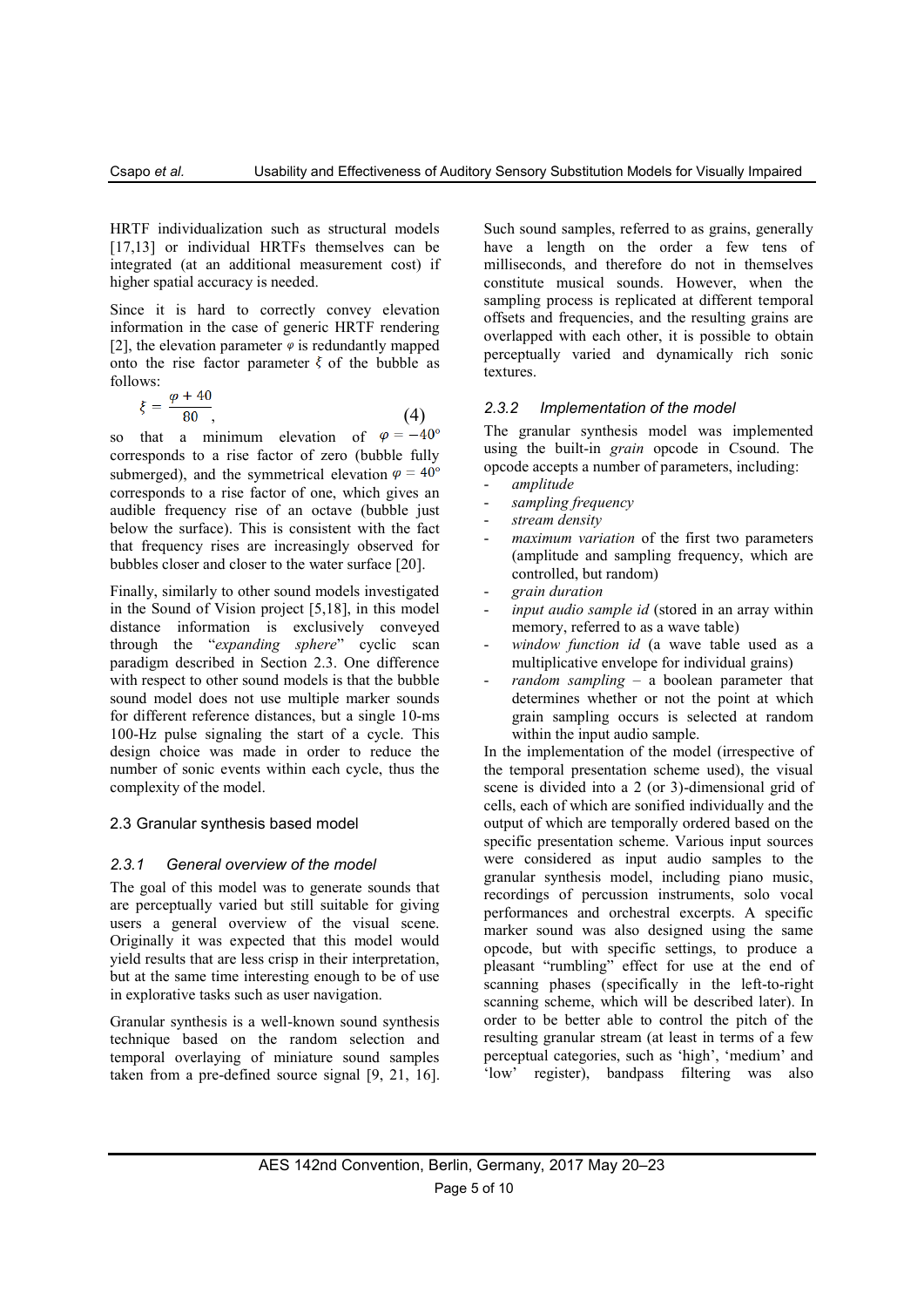experimented with. Later this idea was discarded due to the limited capabilities of the filters to alter the perceptual qualities of the resulting stream. However, random sampling was turned off instead, as well as the potential variation in sampling frequency and stream density maximally reduced, with the goal of reducing the randomness of resulting streams as much as possible.

# *2.3.3 Parameter mappings used*

Mapping from the visual to auditory domains was determined such that the model represents objects that are closer (as opposed to farther away) by a relatively greater number of longer grains – resulting in louder and smoother textures for closer objects. Objects that are taller are generally associated with a higher pitch (i.e. the original sound source is sampled at a higher frequency when producing the grains) than shorter ones. Objects that have a larger volume correspond to a relatively higher grain density, allowing for the interpretation to arise that objects covering more pixels within a cell of fixed length are "more dense". Finally, the direction of objects is represented through generic KEMAR HRTFs using the *hrtfmove* opcode.

In terms of concrete values, the model uses:

- linear mapping from distances between 0 5m to amplitude between 1 and 0.
- linear mapping from distances between  $0 5m$ to grain duration between 0.5 and 0.02, such that shorter distances are represented using longer grains.
- non-linear (piecewise linear and exponential) mapping from ratio of data points (belonging to the object) within the individual cell and the size of the cell in the visual scene (between 0 and 100%) to grain density. Density values between 2 and 800 are used, with linear inflection points at  $30\%$  (density = 10) and  $60\%$ (density  $= 60$ ), and an exponential rise from 60 to 800 grains per second in the top 40%.
- a linear mapping from elevation from ground (on a scale of 0 to 10) to scanning frequency of sampled grains, ranging from 0.1 to 2.5 times a "base playing rate" of the input audio sample, which corresponds to playing the sample in 1 second

generic KEMAR HRTFs to control the perceived azimuth of the object from -90 to 90 degrees.

Based on the above, it was expected that closer and taller objects would produce louder streams and smoother (as opposed to percussive) streams at higher frequencies, but that objects with a relatively large volume would also produce streams with higher grain densities, hence louder sounds. Initially, we experimented with the randomization of grain amplitudes and frequencies, but eventually it was decided that it would be more effective if the variation among similar point clouds could be reduced. As a result, fixed values of 0 and 0.001 were chosen for variation in amplitude and scanning frequency, respectively.

Finally, the parameters for the marker sounds were selected such that the input sound source was a full sine wave, the sampling frequency was 70Hz, the stream density was 800 grains per second, variation in amplitude and sampling frequency was set to low values (0.01 and 0.5, respectively) and grain duration was set at 1.2 seconds (the point here was to set the grains to have a much longer duration than the duration for which the marker sounds would be played, resulting in a relatively constant "rumbling" sound with an attack but no decay phase).

# **3 Temporal Presentation Schemes**

# 3.1 Objects as loudspeakers

This presentation scheme renders all the segmented objects received from the 3D module simultaneously and continuously. Each segmented object in the frontal hemisphere of the user becomes an independent virtual sound source that continuously emits a specific sound. The strength of the method lies in the continuity and simultaneity of the encoding. The weakness is that when used with discrete and sparse sound models, sounds might turn out to be unorganized and cluttered [19]. This is the reason why presentation scheme was used primarily in conjunction with the dense granular synthesis model, as described in Section 2.3.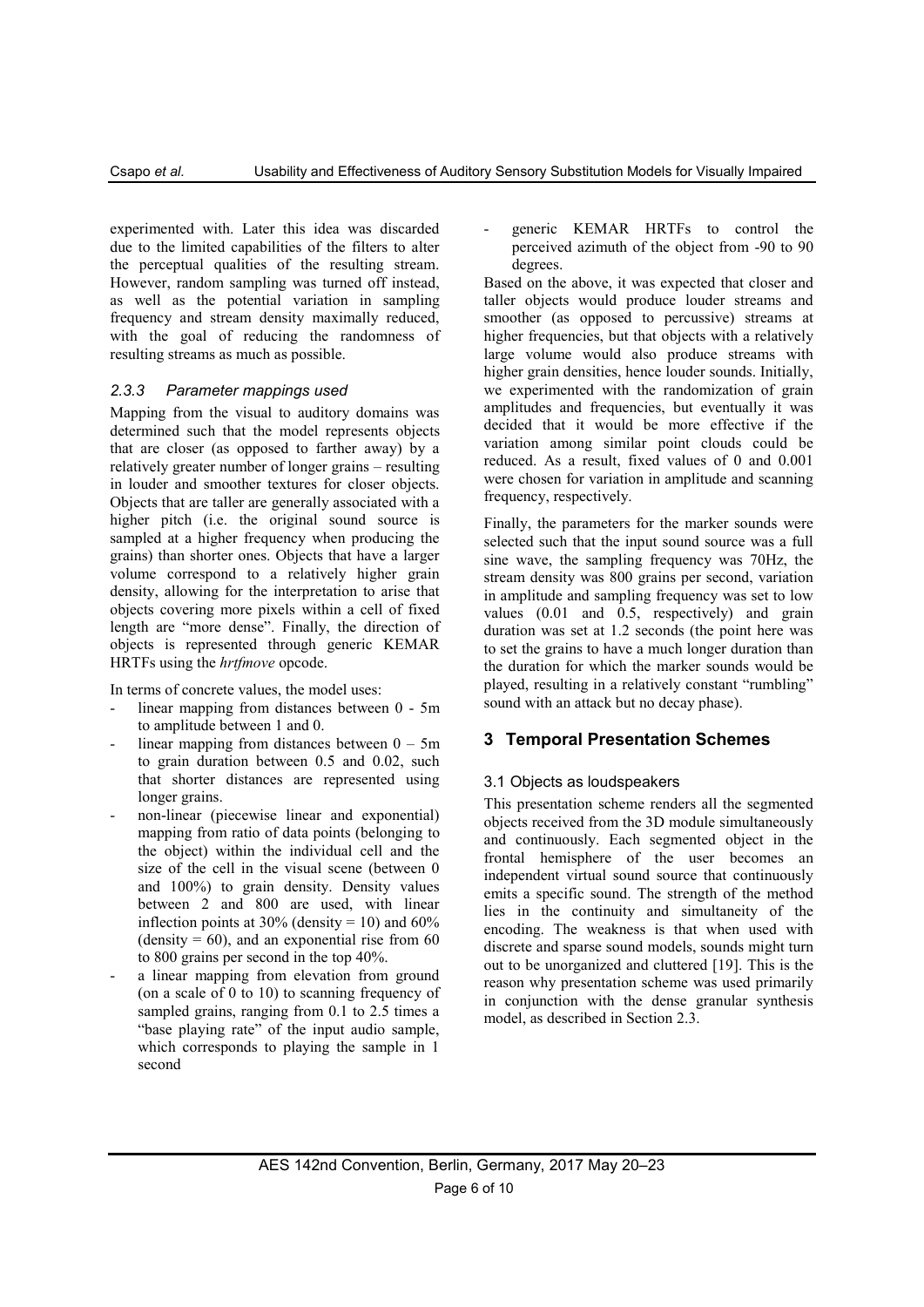### 3.2 Left to right scanning

The motivation behind left-to-right scanning was to clearly convey the direction of scene elements. This temporal presentation scheme can either be applied to a list of segmented objects – by playing their sounds in order from left to right – or directly to a depth-map – by sonifying the distance to the nearest obstacle in a number of directions (e.g. every 5-15°). As left-to-right scanning renders object sounds in order from left to right, it can be expected to be a perceptually slower method than the expanding sphere (see next subsection), but possibly clearer to understand. Our working hypothesis was that it would be primarily useful for scene perception and less well-suited to mobility purposes.

The depth-map based version of left-to-right scanning was used in conjunction with granular synthesis. In this case, the depth map was divided into rows and columns (leading to 'cells' on the image characterized by a height and width dimension). As a result of this layout and temporally distinct columns, the model provided a clear representation of direction and number of obstacles.

#### 3.3 Expanding sphere

The motivation behind the expanding sphere temporal presentation scheme was to clearly convey distance to the nearest obstacles, while still allowing for the incorporation of both generic object sounds (currently synthesized using the physical bar model and the bubble model) and special object sounds (using short auditory icons). In this presentation scheme, object sounds are played in order of proximity. The core concept of the scheme is a virtual scanning sphere that originates at the subject's head and expands throughout the scene. The sphere is preferred to a scanning plane paradigm in order to preserve radial distances between objects and observer. As the surface of the sphere intersects scene elements (generic and special objects as points, walls as surfaces), sounds originating from the places of intersection are released. The scanning sphere radius expands from 0 to 5 m in 1.5 s, and then after a 500 ms pause, it restarts from zero. The minimum (forced) time delay between two consecutive impacts on objects is set to 100 ms.

In the case of audio implementations with impact sounds and bubble sounds, a list of segmented objects is received and objects that intersect the sphere are used to generate the sounds. The strength of this methodology lies in its clear ability to convey distance and number of obstacles, while providing information on the closest obstacles first.

# **4 TEST SETUP AND PRELIMINARY RESULTS**

#### 4.1 Experimental environment

All sonification models presented in this paper were implemented in the Csound scripting language or in Pure Data (in the case of the bubble sound model), and integrated into the Sound of Vision processing Runtime. The Runtime is the core application component responsible for managing the entire processing pipeline, starting from the processing of the visual stream (including 3D processing, object classification) to the coordination of sensory substitution signals (for both audio and haptic output). The 3D processing pipeline stage is responsible for the decomposition of stream information into an abstract 3D scene composed of generic entities and raw depth-map information. A generic entity is defined to be a close representation of a real-world object with position in space (relative to the user), width and height (in meters), as well as a general category classification. After this step, a rudimentary classification is performed to identify special objects (e.g. walls, staircases, discontinuities in the ground), and the output is forwarded to the sensory substitution stage where it is processed by the selected audio/haptic representation. Two different input stream sources are accepted: realworld and virtual scenes. The real-world stream is obtained from depth sensors, a stereo RGB camera and an inertial measurement unit while virtual streams are emulated through the usage of virtual cameras inside the Virtual Training Environment (VTE) application, which is a standalone application that runs in a separate process. Stream information from the VTE is forwarded to the runtime through a TCP based local networking connection.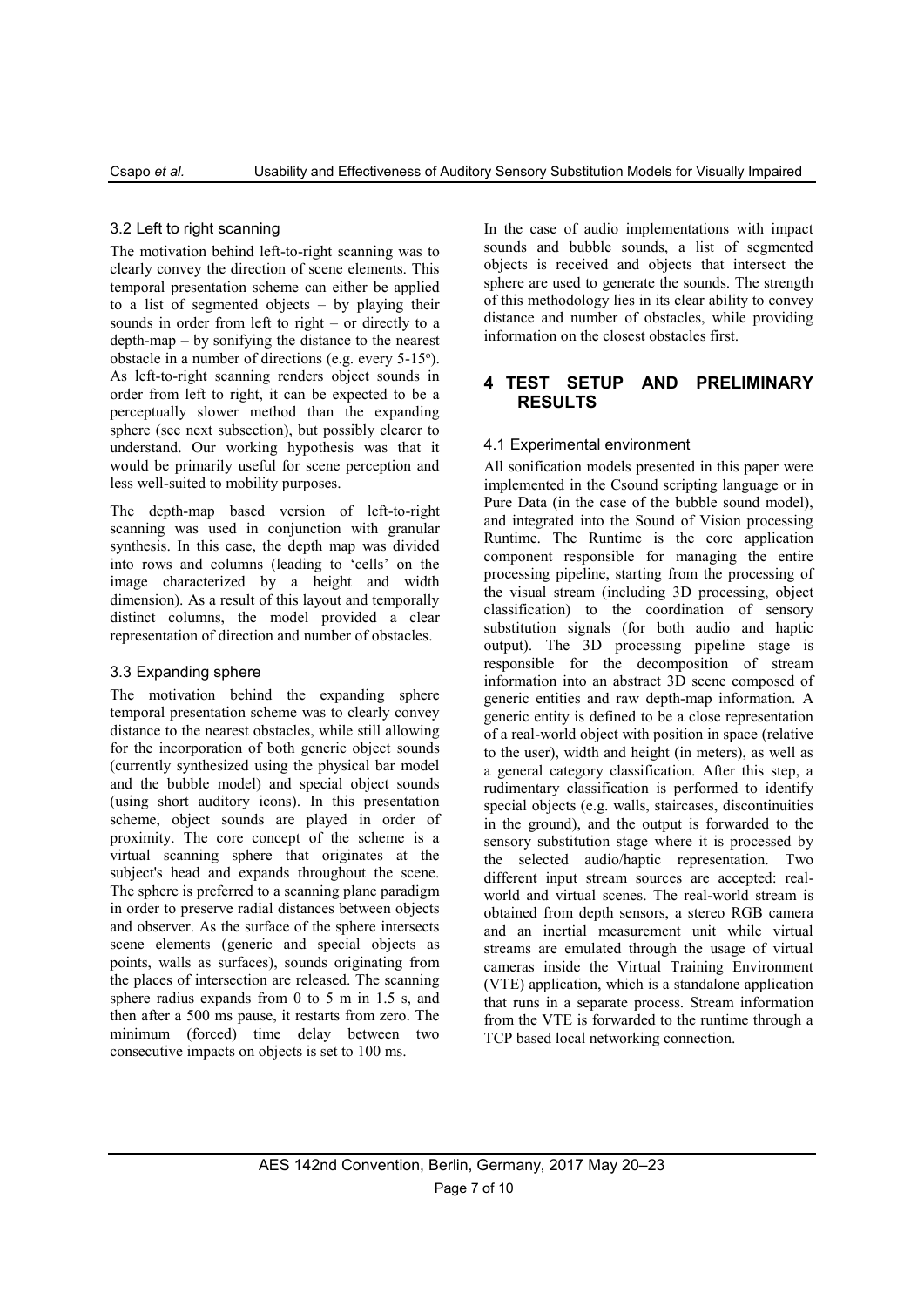A prototype headgear with the required cameras, inertial measurement unit (IMU) and audio output was built to provide the input and output requirements described. Thus, in virtual scene testing, the headgear was used by testers to control the virtual camera orientation through headmovements captured by the IMU sensor while audio output feedback was received through a set of speakers attached onto the headgear frame.

Tests were carried out on three different virtual scene categories: scenes with a single randomly positioned generic object (referred to as the 'random scenes'); scenes with 3-5 randomly positioned generic objects (referred to as the 'complex scenes'); and finally, scenes with any random number of obstacles together with a target object (referred to as the 'box scenes'). In the random and complex scenes, the goal was to identify the quantity (1 to 5), spatial location (5 possible distances, 5 possible directions, and 2 possible elevations) and width of objects (3 possible sizes) as quickly and precisely as possible. In the latter 'box scenes', the goal instead was to navigate to the target object while evading obstacles along the way. Figure 1 shows screenshots of the user interface for the Runtime, VTE and a sample boxes scene.

Not all sonification models were used with all temporal presentation schemes and all testing scenes. In particular, the granular synthesis model was not tested in the "recognition" type scenes (only in the "boxes" scene, which was designed to test navigation capabilities). Further, the granular synthesis model was not used together with the expanding sphere scheme, as it was the only model that was based on point clouds rather than segmented objects, and so determining the timing of sound events would have further complicated the model.

# 4.2 Results

Initial tests were carried out with seven participants (four visually impaired, and three normally sighted). Initial results (summarized in Tables I-III) show that different sonification models are fit for different purposes. Within the bar impact model, the expanding sphere paradigm is more suitable for correctly detecting the distance to obstacles, while left/right scanning is more suitable for direction. Elevation information is also clearly conveyed in the bar impact model. The bubble model exhibits clear pros and cons: while it is relatively poor in conveying distance and quantity information, it shows the best results in the perception of direction and width. On the other hand, the "objects as loudspeakers" paradigm is better suited to obstacle avoidance tasks. It also seems to be the case that models operating at less conceptual levels (such as the granular synthesis model, which derives its parameters from a depth / density map of object points) are much better suited to the latter, navigation-type tasks.



Figure 1. User interface of Runtime, Virtual Training Environment and a sample "boxes scene" with the navigation target shown at the back in red.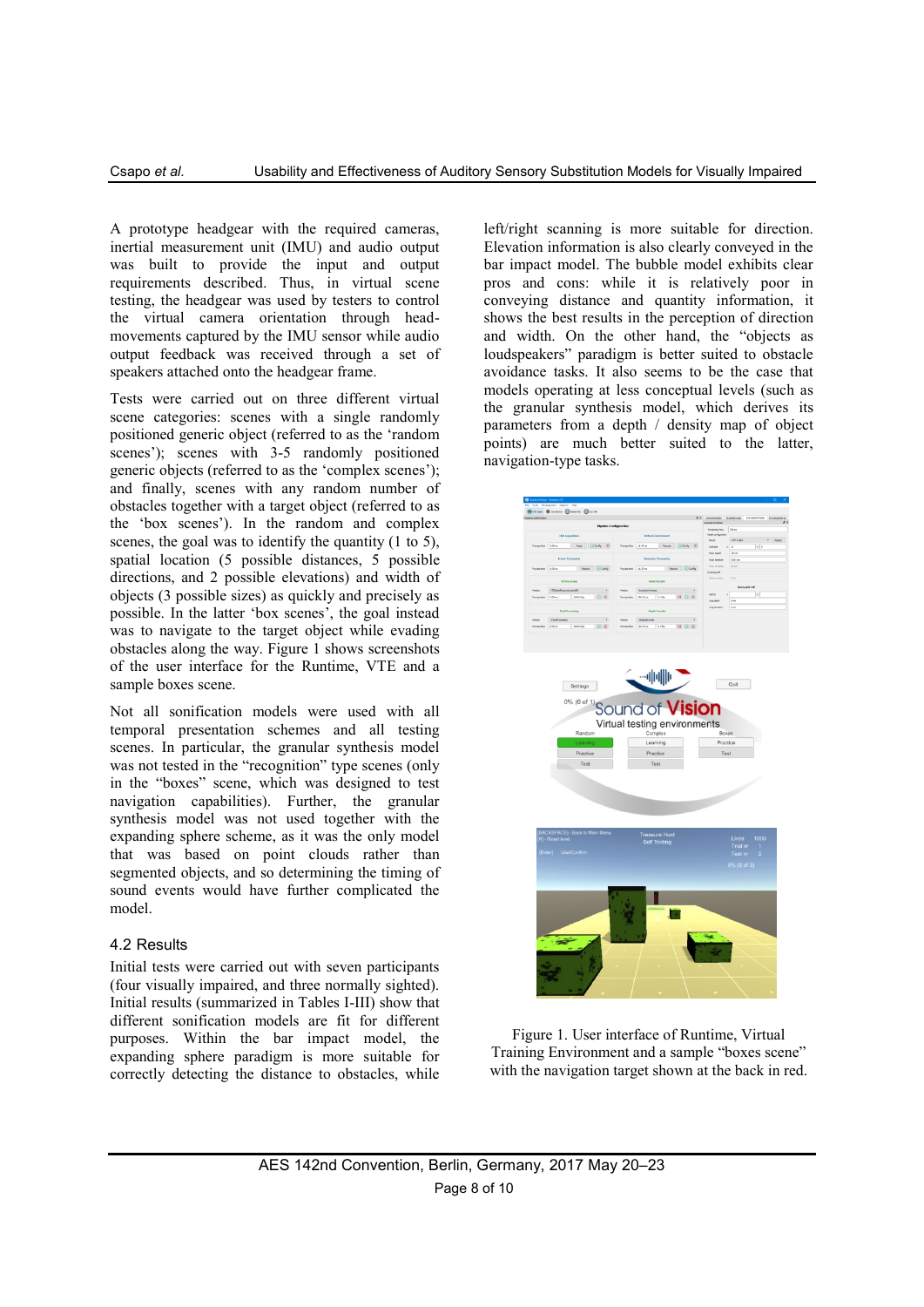| Model / Task    | Width  | Distance | Direction | Elevation |
|-----------------|--------|----------|-----------|-----------|
| Bar impact (ES) | 64.29/ | 70.00/   | 52.86/    | 72.86/    |
|                 | 24.40  | 15.28    | 32.00     | 22.15     |
| Bar impact (LR) | 59.52/ | 40.48/   | 78.57/    | 90.95/    |
|                 | 12.70  | 21.94    | 22.19     | 16.20     |
| Bubble (ES)     | 74.29/ | 25.71/   | 80.00/    | 68.57/    |
|                 | 22.25  | 22.25    | 23.09     | 19.52     |

Table I: Mean/standard deviation of success rates in random scene tests (abbreviations ES - expanding sphere, and LR - left to right scanning)

| Model / Task | Quantity | Closest object | Widest object |
|--------------|----------|----------------|---------------|
| Bar impact   | 78.39/   | 70.83/         | 49.41/        |
| (ES)         | 9.11     | 24.12          | 15.37         |
| Bar impact   | 82.92/   | 69.17/         | 54.17/        |
| (LR)         | 16.99    | 13.84          | 27.00         |
| Bubble (ES)  | 64.58/   | 64.17/         | 47.50/        |
|              | 25.52    | 5.40           | 30.62         |

Table II: Mean/standard deviation of success rates in complex scene tests (abbreviations: ES - expanding sphere, and LR - left to right scanning)

| Model / Task    | No. collisions | Total time (s) |
|-----------------|----------------|----------------|
| Bar impact (ES) |                | 452            |
| Bar impact (LR) | 4              | 475            |
| Granular (OaL)  | 2.7            | 409            |
| Granular (LR)   | 3.1            | 315            |

Table III: Means of key indicators in box scene tests (abbreviations: OaL - objects as loudspeakers, LR left to right scanning and ES - expanding sphere)

## **5 CONCLUSIONS AND FUTURE WORK**

Tests are being continuously carried out in order to assess both the effectiveness and perceived effectiveness / comfort associated with each model and to achieve a tight feedback loop towards design teams. Also important to note is that our goal is to

select models that are stable in their perception and effectiveness, even if those models are sub-optimal in a significant percentage of cases.

Preliminary results show that both the bar impact and bubble models are promising solutions (based on tests within the virtual training environment), and are soon expected to be tested in real-world scenarios where the ability to correctly assess the distance, direction and spatial extension of individual objects is important.

Two possible improvements have been identified for the bubble model. First, similarly to the other sound models, the distance to the object can be redundantly coded into the amplitude of the bubble sound in order to use absolute loudness as a further distance cue to natural sounding events and to convey a stronger sense of urgency (louder sound) for closer objects. Second, given the limited number of parameters of the physical sound model, the rise factor parameter can be used to signal selected "dangerous" objects. In this case, elevation information needs to be conveyed exclusively through spatial sound.

Results also suggest that the current granular synthesis model (combined with left-to-right scanning) is not a suitable solution, due to some reported discomfort and a relatively large degree of variation in objective effectiveness (possibly as a result of the confounding nature of proximity and elevation, which both contribute to perceived loudness in the model). At the same time, further investigation of the model would be useful in conjunction with the objects as loudspeakers presentation scheme (at least in navigation as opposed to recognition tasks).

### **Acknowledgements**

This project received funding from the EU Horizon 2020 research and innovation programme under grant agreement No 643636 "Sound of Vision". Thanks is also due to the SoV testing team for the design of the testing procedure used.

#### **References**

[1] F. Avanzini and D. Rocchesso, "Controlling material properties in physical models of